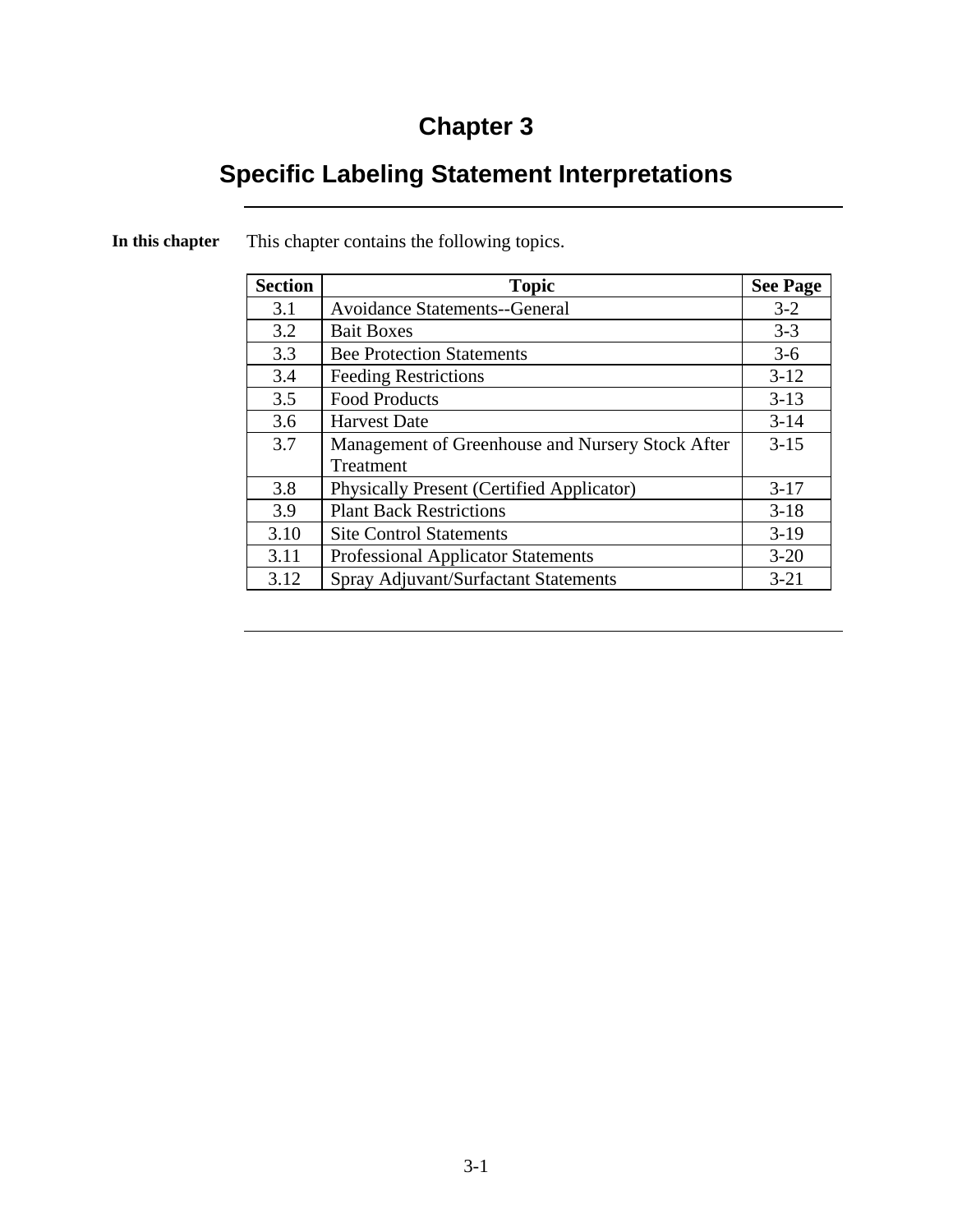### **Avoidance Statements--General**

#### **Interprets FAC section 12973; 3 CCR section 6000**

**Interpretation** The general labeling statement, "Avoid breathing spray mists or dusts," does not necessarily mean that a respirator is required. This labeling statement allows for other methods or equipment, such as engineering controls. When these controls cannot mitigate the exposure, respiratory equipment is required.

> The employer is required to provide the employee with approved respiratory protective equipment when specifically required by pesticide labeling, established regulation, or when respiratory protection is needed to maintain employee exposure below an applicable recognized exposure standard. When labeling simply directs the handler to avoid breathing mist or dust, respiratory equipment is not specifically required by pesticide labeling. There is, however, a recognized exposure standard for nuisance dust that has been established in *8 CCR section 5155.* This standard may apply to some dusts, for example, sulfur.

> Open air application of pesticides may not result in air concentrations that approach or exceed the exposure standard. If the handler can avoid breathing the spray or dust in amounts that exceed the standard without respiratory protective equipment, the use is in compliance with a general labeling statement. If the applicator cannot avoid breathing the mist or dust, the use of approved respiratory protective equipment is required and the employer must comply with *3 CCR section 6738(h).*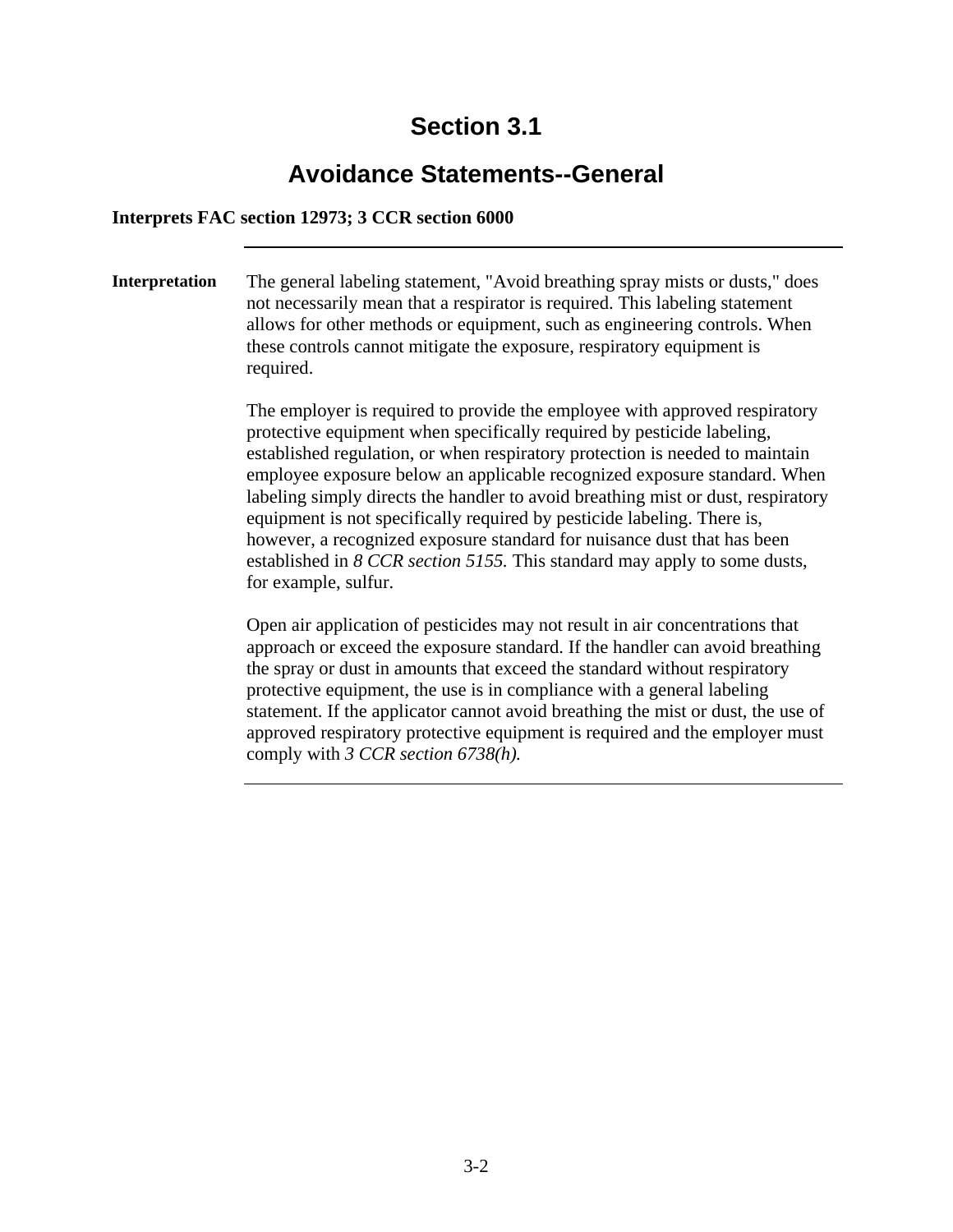## **Bait Boxes**

### **Interprets FAC section 12973; 3 CCR section 6000**

| <b>Introduction</b> | Rodenticide labeling often contains the statement, "Treated baits must be<br>placed in locations not accessible to children, pets, wildlife and domestic<br>animals, or in tamper-resistant bait boxes." This statement requires<br>enforcement personnel to address two questions when faced with rodenticide<br>baiting situations: (1) Is the treated bait in a location accessible to children,<br>pets, wildlife or domestic animals? (2) If the treated bait is in an accessible<br>location, is a tamper-resistant bait box being used? |
|---------------------|------------------------------------------------------------------------------------------------------------------------------------------------------------------------------------------------------------------------------------------------------------------------------------------------------------------------------------------------------------------------------------------------------------------------------------------------------------------------------------------------------------------------------------------------|
| <b>Placement</b>    | Different application sites require different methods. Each application site<br>requires individual evaluation and mitigation of known hazards prior to<br>choosing the application method.                                                                                                                                                                                                                                                                                                                                                    |
|                     | When estimating hazards, consideration is given to the feeding behavior of<br>wild or domestic animals. Some rodenticide labels require removal of bait<br>prior to livestock grazing. In areas where bait applications may be hazardous<br>to endangered species, special precautions may be required to mitigate those<br>hazards.                                                                                                                                                                                                           |
|                     | There is a perceived discrepancy between standardized label statements such<br>as, "Baits should be placed in areas inaccessible to children, pets, wildlife and<br>domestic animals or in tamper-resistant bait boxes" and other instructions on<br>the label that describe hand-broadcast applications.                                                                                                                                                                                                                                      |
|                     | The majority of labels allow hand-broadcast applications, but not the<br>scattering of baits in areas accessible to children, pets, nontarget wildlife, or<br>domestic animals. Areas accessible to the designated groups require<br>tamper-resistant bait boxes.                                                                                                                                                                                                                                                                              |
|                     | Accessibility to young children represents the most important factor in<br>evaluating application sites. Tamper-resistant bait boxes are the only<br>acceptable treatment method when young children are present in public or<br>private parks or recreation areas. Using natural or man-made barriers at the<br>application site to exclude young children provides sufficient mitigation.                                                                                                                                                    |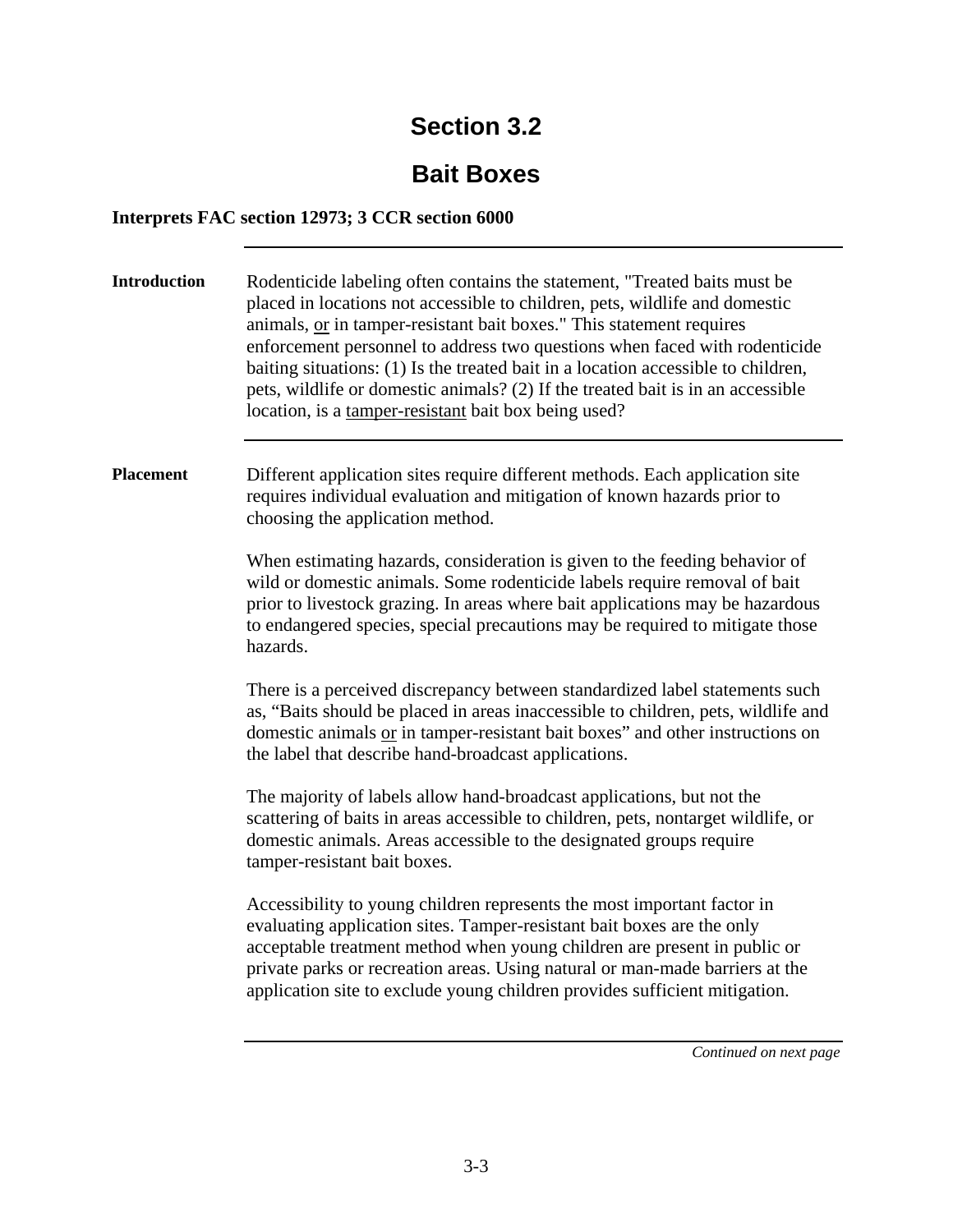# **Bait Boxes, Continued**

| Tamper-<br>resistant bait<br><b>boxes</b> | Since neither U.S. EPA nor DPR "approves" bait boxes prior to use, Pesticide<br>Enforcement personnel must judge the adequacy of bait boxes in actual use<br>situations. Criteria have been adopted from U.S. EPA (Pesticide Registration<br>[PR] Notice 94-7) for enforcement decisions regarding bait boxes containing<br>treated bait. Under these criteria, bait boxes are to be:<br>Resistant to weather. (A critical factor of evaluation is placement, i.e.,<br>$\bullet$<br>a bait box placed outside will need to be more resistant to varying<br>weather conditions than one placed indoors or under shelter.)<br>Strong enough to prohibit entry by large nontarget species.<br>$\bullet$<br>(Placement is again a factor, i.e., is the bait box likely to be broken or<br>affected adversely by nontarget animals?)<br>Equipped with an access panel that can be securely attached (meaning<br>a locking lid or secured rebaiting hatches).<br>Equipped with entrances which readily allow target animals access to<br>$\bullet$<br>baits while denying access to larger, nontarget species (suggested<br>means for achieving this include use of baffles, mazes, or small<br>entrances).<br>Capable of being anchored securely to resist effort to move the<br>٠<br>container or to displace its contents.<br>Equipped with an internal structure for containing baits (most boxes<br>$\bullet$<br>contain baffles to contain bait).<br>Made in such a way as not to be an "attractive" nuisance.<br>$\bullet$<br>Capable of displaying "proper" precautionary statements in a<br>$\bullet$<br>prominent location.<br>Bait station labeling in non-licensed situations is regulated by the label<br>$\bullet$<br>(FAC section 12973) and the U.S. EPA criteria for tamper-resistant<br>bait stations.<br>Bait stations are intended to present (apply) the pesticide to the target<br>$\bullet$ |
|-------------------------------------------|--------------------------------------------------------------------------------------------------------------------------------------------------------------------------------------------------------------------------------------------------------------------------------------------------------------------------------------------------------------------------------------------------------------------------------------------------------------------------------------------------------------------------------------------------------------------------------------------------------------------------------------------------------------------------------------------------------------------------------------------------------------------------------------------------------------------------------------------------------------------------------------------------------------------------------------------------------------------------------------------------------------------------------------------------------------------------------------------------------------------------------------------------------------------------------------------------------------------------------------------------------------------------------------------------------------------------------------------------------------------------------------------------------------------------------------------------------------------------------------------------------------------------------------------------------------------------------------------------------------------------------------------------------------------------------------------------------------------------------------------------------------------------------------------------------------------------------------------------------------------------------------------------------------|
|                                           | pest. Bait stations are considered application equipment and subject to<br>the labeling requirements of 3 CCR section $6630$ when placed by a<br>licensed pest control company.                                                                                                                                                                                                                                                                                                                                                                                                                                                                                                                                                                                                                                                                                                                                                                                                                                                                                                                                                                                                                                                                                                                                                                                                                                                                                                                                                                                                                                                                                                                                                                                                                                                                                                                              |
|                                           | Continued on next page                                                                                                                                                                                                                                                                                                                                                                                                                                                                                                                                                                                                                                                                                                                                                                                                                                                                                                                                                                                                                                                                                                                                                                                                                                                                                                                                                                                                                                                                                                                                                                                                                                                                                                                                                                                                                                                                                       |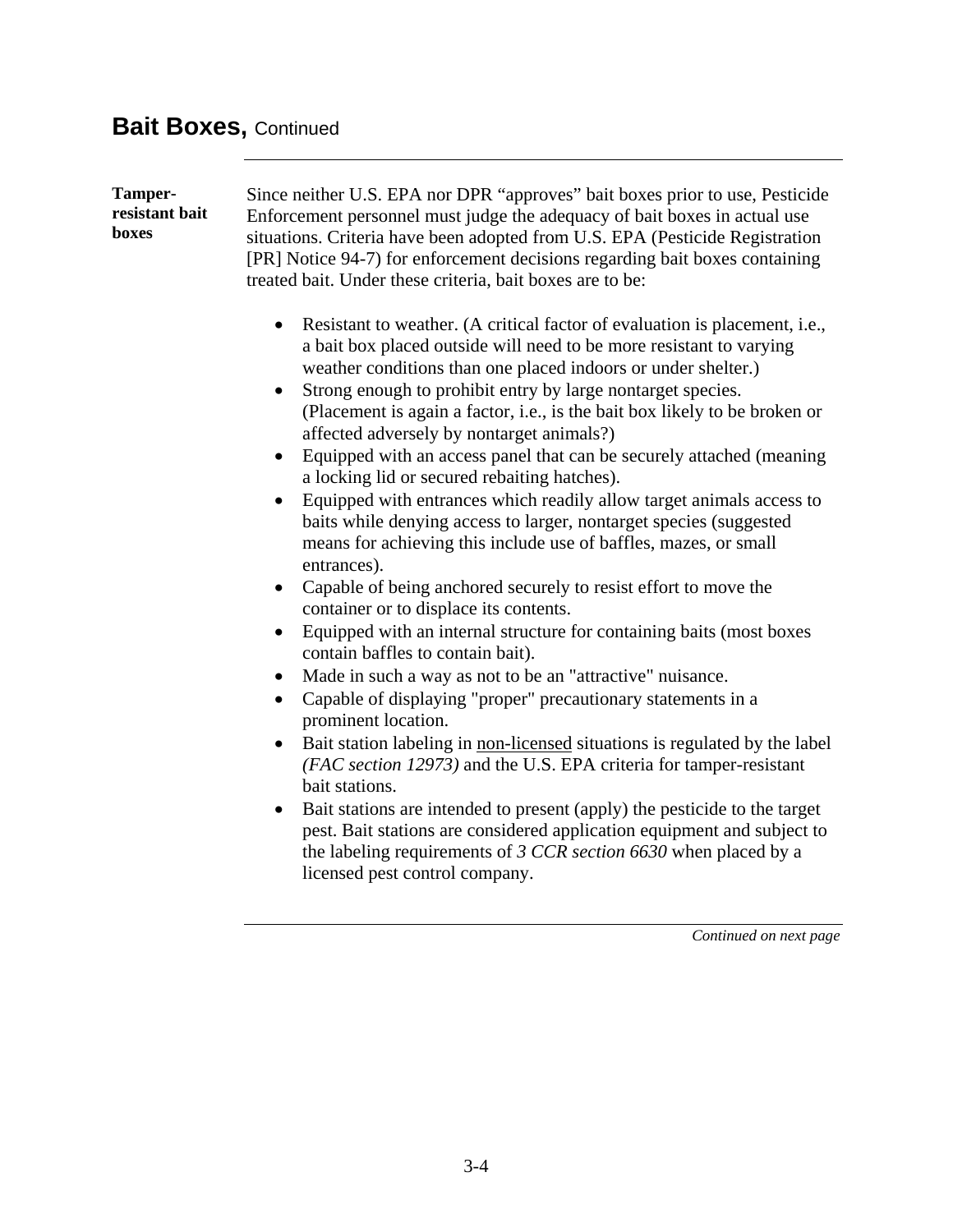### **Bait Boxes, Continued**

**Tamperresistant bait boxes**  (continued)

*16 CCR section 1983(i)* more specifically states, "When a covered or uncovered bait station is used for any pesticide, the bait station shall be adequately marked with the signal word or symbols required on the original pesticide label, the generic name of the pesticide, and the name, address, and telephone number of the structural pest control company. A building which is vacated, posted, locked and in the care, custody, and control of the registered company shall be considered the bait station." Any device that is designed to dispense pesticidal baits while unattended is a bait station. Since this requirement is contained in the Structural Pest Control Act, it applies only to persons operating within their Structural Pest Control Business license. It is the responsibility of the Structural Pest Control Operator to ensure that the bait stations are labeled.

The size of the letters to be used is not addressed in the regulations; however, they should be large enough to "adequately mark" the device. The purpose of the regulation is to provide a warning to persons who may come in contact with the station and therefore the information should be of a size, and located such that they can see the pesticide name and signal word without picking up the device. The name, address, and telephone number of the operator could be displayed on the bottom of the station if the device is too small to display the information on the top. If desired, the required labeling can be displayed on a card attached to the device.

If, in your judgment, a bait box in use does not meet these eight criteria, it is not "tamper-resistant" and, therefore, is in violation of *FAC section 12973*, "Use in Conflict with the Label" or *16 CCR section 1983(i).*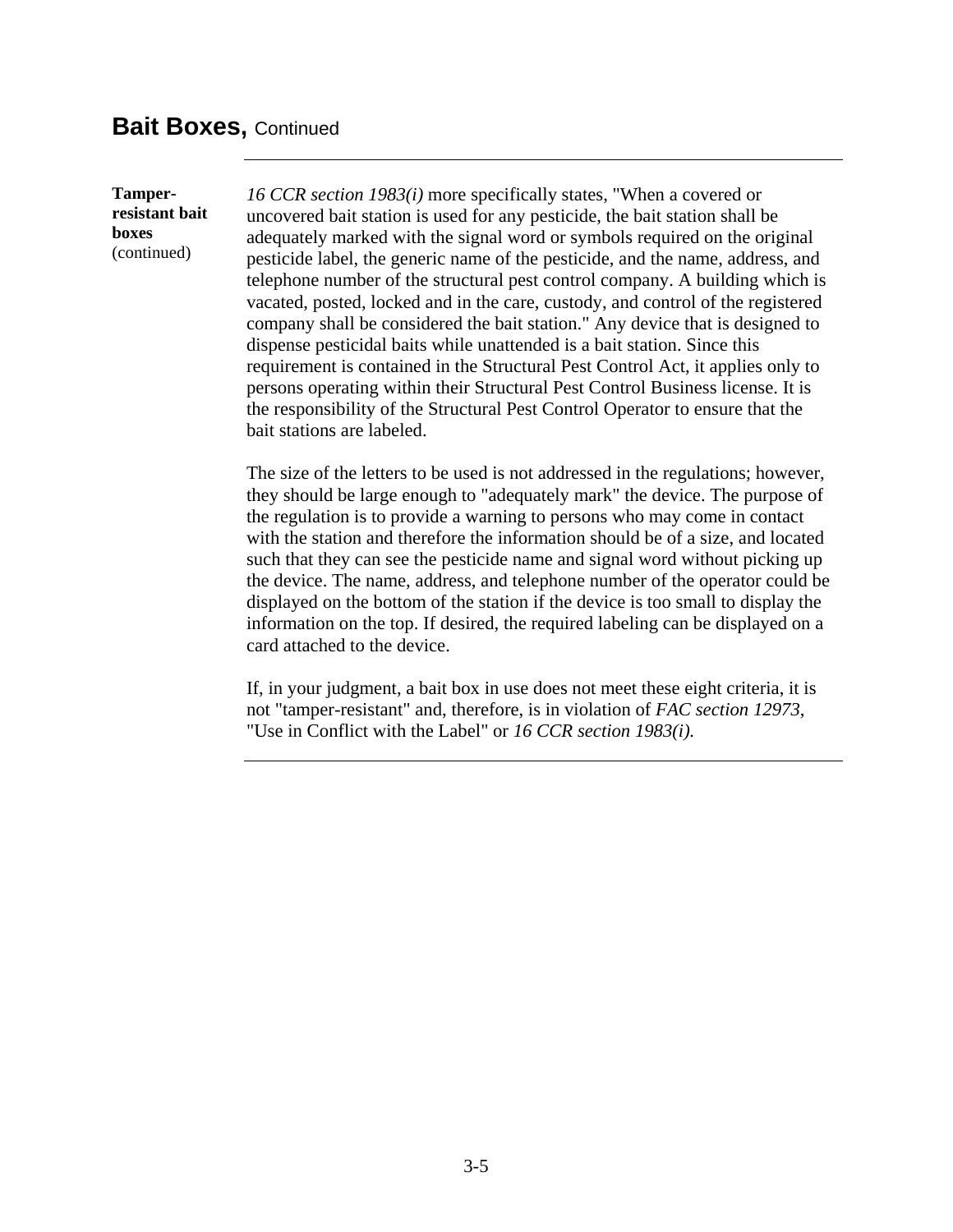## **Bee Protection Statements**

**Interprets FAC sections 12973, 29102, and 29103; 3 CCR sections 6000 and 6614** 

| <b>Approved State</b><br>program         | FAC section 29102 states: "The director shall adopt regulations necessary to<br>minimize the hazard to bees, while still providing for the reasonable and<br>necessary application of pesticides toxic to bees to blossoming plants." "The<br>regulations may also include provisions for timely notification of apiary<br>owners of proposed pesticide applications, and limitations on the time and<br>method of application of the pesticides and the pesticide used."<br>Additionally, FAC section 29103 states: "Failure of a beekeeper to remove<br>hives from a specific location after notification shall not prevent the<br>application of pesticides to blossoming plants if consistent with the<br>pesticide's labeling and regulations. When the pesticide applicator has<br>complied with the notification the applicator shall not be liable for injury to<br>bees that enter the area treated during or after the application." |
|------------------------------------------|------------------------------------------------------------------------------------------------------------------------------------------------------------------------------------------------------------------------------------------------------------------------------------------------------------------------------------------------------------------------------------------------------------------------------------------------------------------------------------------------------------------------------------------------------------------------------------------------------------------------------------------------------------------------------------------------------------------------------------------------------------------------------------------------------------------------------------------------------------------------------------------------------------------------------------------------|
| Interpretation<br>of basic<br>statements | U.S. EPA recommends specific bee caution statements on pesticide labeling.<br>DPR has analyzed these statements and offers the following interpretative<br>guidance.<br>U.S. EPA allows for some flexibility in bee protection labeling statements, so<br>some pesticides may have bee protection labeling statements that differ from<br>the U.S. EPA recommended statements found in their Label Review Manual<br>(LRM). Some of those differences can have a significant impact on the<br>requirements that apply, as discussed below. Some labeling refers to a State<br>program that provides for the protection of bees. California's statutory and<br>regulatory bee protection requirements meet that labeling provision.                                                                                                                                                                                                              |
| <b>Drift effects</b>                     | Relative to the term "drift" used in mandatory bee caution statements, "drift"<br>implies deposition outside of the treatment area rather than within the target<br>site. Drift is a separate concept that should not be confused with on-site<br>issues. Drift impacts on bees should be handled similar to drift impacts on any<br>other sensitive site.                                                                                                                                                                                                                                                                                                                                                                                                                                                                                                                                                                                     |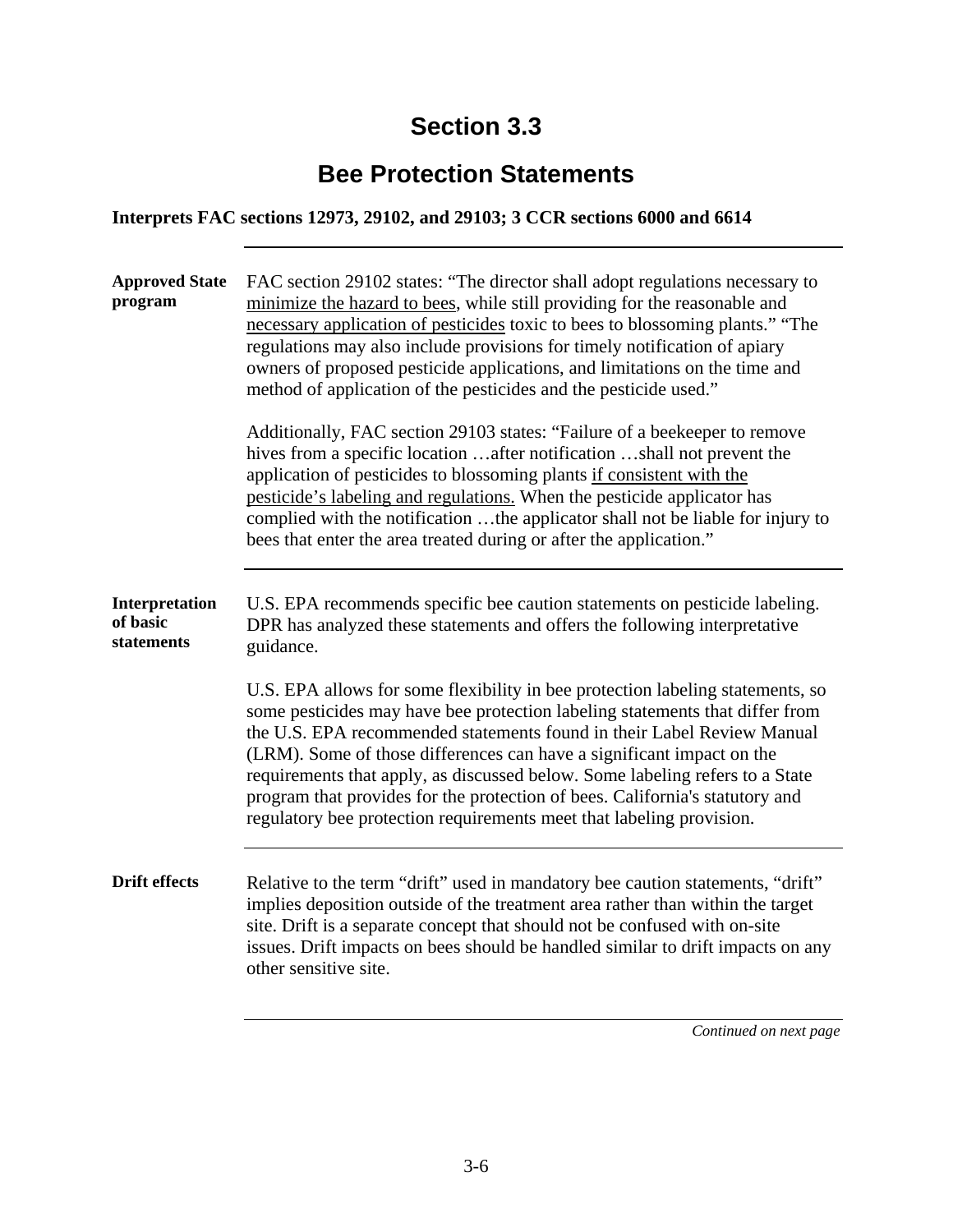| <b>Drift effects</b><br>(continued) | It is acknowledged that some drift is a common occurrence. Substantial drift<br>is always prohibited by FAC section 12972. A violation of this labeling<br>phrase occurs when an applicator fails to exercise due care and bees on<br>neighboring property are damaged by drift, under the stated conditions on the<br>labeling.<br>The applicator must always use discretion when making an application. It is                                                                                                                                                                                                        |
|-------------------------------------|------------------------------------------------------------------------------------------------------------------------------------------------------------------------------------------------------------------------------------------------------------------------------------------------------------------------------------------------------------------------------------------------------------------------------------------------------------------------------------------------------------------------------------------------------------------------------------------------------------------------|
|                                     | the responsibility of the applicator to comply with the pesticide's labeling and<br>regulations and to consider the potential impacts of the application. Any<br>application resulting in damage to bees off-site could be a violation of FAC<br>section 12973 (use in conflict with labeling) or 3 CCR section 6614.                                                                                                                                                                                                                                                                                                  |
| <b>Residual</b><br>toxicity         | Pesticides toxic to bee are those that include the words "toxic to bees" on<br>labeling, regardless of modifying words such as "highly" or "moderately."<br>Residual toxicity (RT), as specified on the labeling, is the period of time after<br>completing a pesticide application until there is minimal toxic effect to bees.<br>3 CCR section 6650 contains standards relating to bee activity.                                                                                                                                                                                                                    |
|                                     | When data submitted by the registrant shows that RT is prolonged, the U.S.<br>EPA LRM-recommended bee protection statements for both bee toxicity<br>group I (highly toxic) and bee toxicity group II (toxic) labeling contains the<br>directional statement, "Do not apply this product if bees are visiting the<br>treatment area." For pesticides that are highly toxic to bees, there is an<br>additional statement relating to drift onto blooming crops or weeds.                                                                                                                                                |
|                                     | The intent of this labeling statement is to prohibit applications when the RT<br>period specified on the labeling will extend into the subsequent bee activity<br>periods.                                                                                                                                                                                                                                                                                                                                                                                                                                             |
|                                     | <b>Note:</b> Most products do not show RT times on labeling.                                                                                                                                                                                                                                                                                                                                                                                                                                                                                                                                                           |
|                                     | When data submitted by the registrant shows that residual toxicity is NOT<br>prolonged, the U.S. EPA LRM-recommended bee protection statements for<br>both bee toxicity group I (highly toxic) and bee toxicity group II (toxic)<br>labeling contains the directional statement, "Do not apply this product while<br>bees are actively visiting the treatment area." For pesticides that are highly<br>toxic to bees, there is an additional statement relating to drift onto blooming<br>crops or weeds. Some interpretation of the meaning of the word "actively"<br>and how it affects the requirement is required. |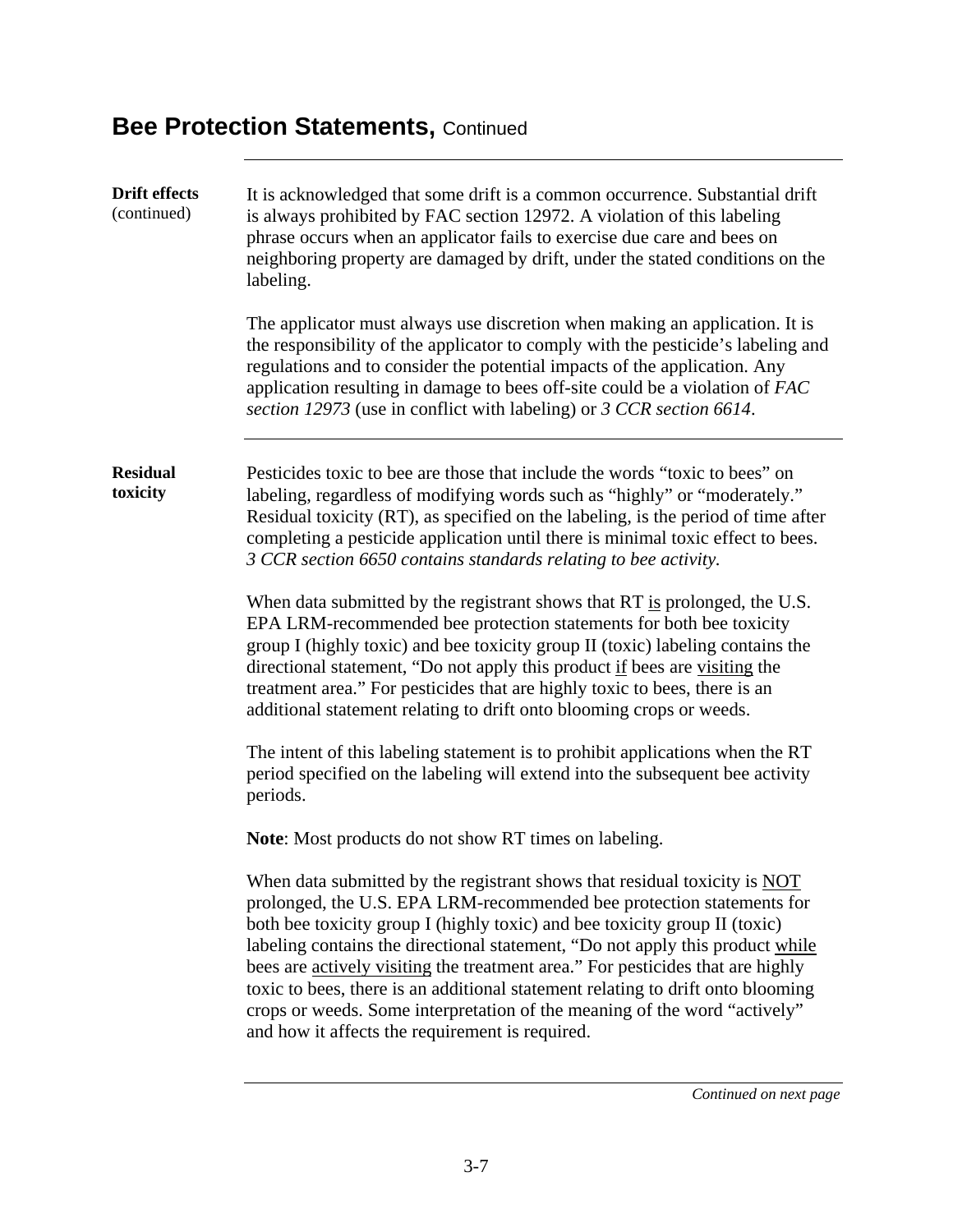| <b>Residual</b><br>toxicity<br>(continued) | The intent of this labeling statement is to have applications made when bees<br>are not active and the hazard to bees is minimal by the next active period<br>when the bees may visit / enter the area treated. Bees are "actively visiting"<br>when they are physically present.                                                                                                                                                                                                                                                                                                                                                                                                                                                                                                                                                                                                                    |
|--------------------------------------------|------------------------------------------------------------------------------------------------------------------------------------------------------------------------------------------------------------------------------------------------------------------------------------------------------------------------------------------------------------------------------------------------------------------------------------------------------------------------------------------------------------------------------------------------------------------------------------------------------------------------------------------------------------------------------------------------------------------------------------------------------------------------------------------------------------------------------------------------------------------------------------------------------|
| <b>Bee hazard</b><br>information           | More information on evaluating bee hazards is available in: How to Reduce<br>Bee Poisoning from Pesticides at<br>http://extension.oregonstate.edu/catalog/pdf/pnw/pnw591.pdf. This document<br>provides useful information but is not an enforceable standard unless<br>specifically included, in whole or part, in permit conditions.                                                                                                                                                                                                                                                                                                                                                                                                                                                                                                                                                               |
| <b>Agreed upon</b><br>standards            | One of the primary purposes of the statutory bee protection program<br>provisions is to bring the operator of the property to be treated and the owner<br>of the bees into a site-specific discussion of the potential risks and impacts.<br>Often, these discussions result in an "agreed standard" for interpreting the<br>impact on bees with the potential to visit the site versus impacts of applying<br>available mitigations. This approach recognizes the impracticality of basing<br>an interpretation of "visiting" strictly on a number. In effect, the parties,<br>whether individuals or industry groups, most directly impacted and closest to<br>the scene, interpret the labeling provisions in a manner agreeable to both.<br>DPR recommends that, as a general rule, these site-specific, interpretative<br>agreements be honored and accepted for labeling enforcement purposes. |
|                                            | To be acceptable, any agreed standard must meet the following criteria:                                                                                                                                                                                                                                                                                                                                                                                                                                                                                                                                                                                                                                                                                                                                                                                                                              |
|                                            | 1. Be mutually agreed upon by relevant parties without coercion.<br>2. Create a documented standard for acceptable "bee visitation" through<br>such mitigation practices as timing, dosage, method of application,<br>amount of bloom, or other factors to minimize the number of bees<br>exposed.                                                                                                                                                                                                                                                                                                                                                                                                                                                                                                                                                                                                   |
|                                            | 3. Contain terms that are measurable/enforceable, so that it can be clearly<br>determined whether the agreement was honored by all parties<br>involved.                                                                                                                                                                                                                                                                                                                                                                                                                                                                                                                                                                                                                                                                                                                                              |
|                                            | 4. Convey the terms to the CAC in advance of any application.                                                                                                                                                                                                                                                                                                                                                                                                                                                                                                                                                                                                                                                                                                                                                                                                                                        |
|                                            | Continued on next page                                                                                                                                                                                                                                                                                                                                                                                                                                                                                                                                                                                                                                                                                                                                                                                                                                                                               |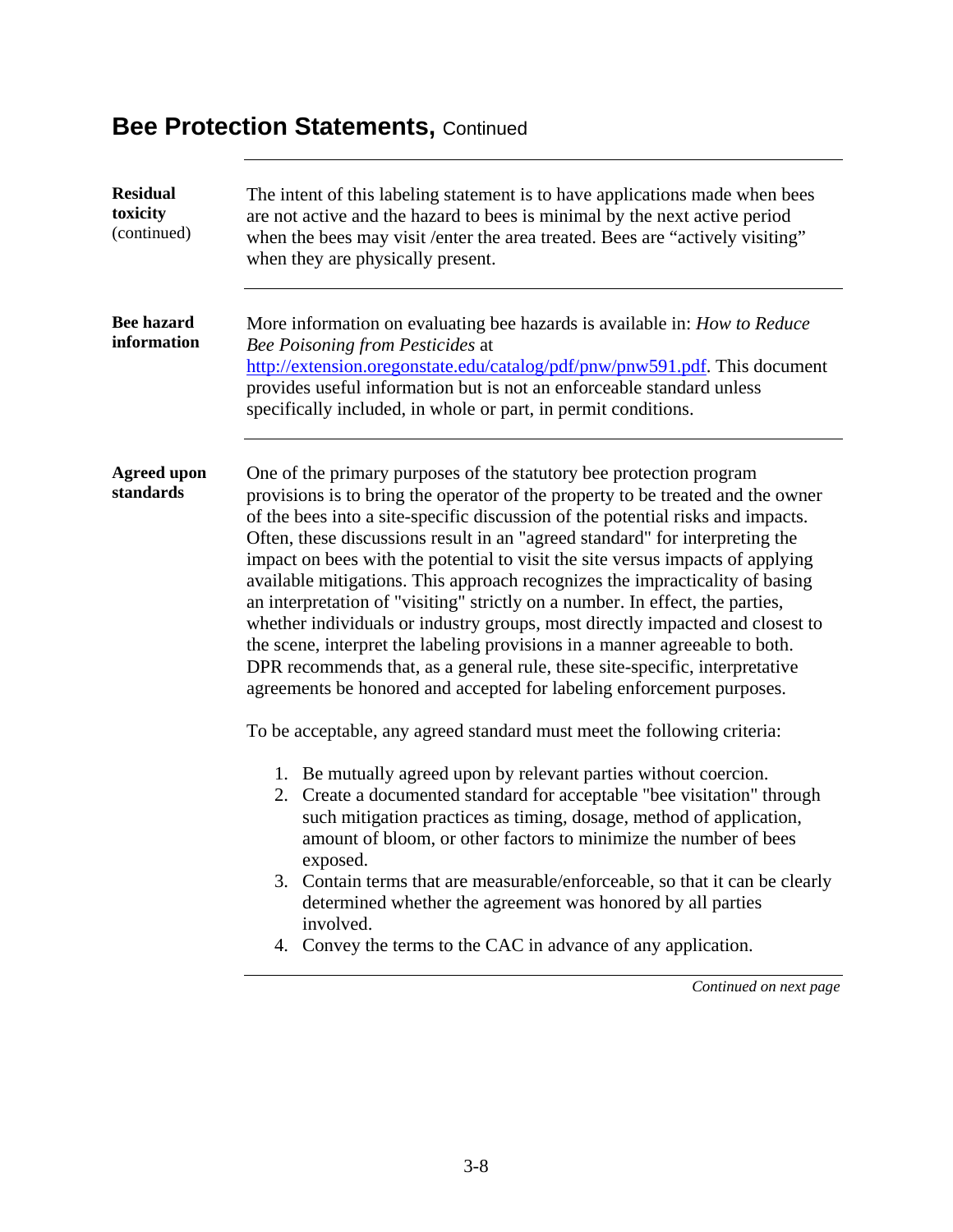**Example of labeling statements: Variation statement 1** 

When the pesticide product labeling states: "This product is highly toxic to bees exposed to direct treatment or residues on blooming crops or weeds. **Do not apply** this product, [or allow it to drift to blooming crops or weeds,] if bees are **visiting** (or actively visiting) the treatment area."

#### **Interpretation:**

The first sentence is advisory. It provides facts or information about the product. Advisory labeling statements do not create a specific enforceable obligation upon the user. The second sentence is a mandatory statement. Mandatory statements address how the product must be used or handled and generally, must be followed to avoid a violation. However, before this mandatory statement can be interpreted, the term "visiting" must be defined. Merriam-Webster's Collegiate Dictionary,  $11<sup>th</sup>$  edition, on page 1398, defines "visiting" as "to go to see or stay at (a place) for a particular purpose." 3 CCR section 6650 defines "inactive" as from one hour after sunset to two hours before sunrise (night time and twilight hours) or when the temperature is below 55 degrees Fahrenheit (°F). Use the above criteria to establish that bees are "active" and can potentially be "visiting" (or foraging) during daylight and twilight hours between two hours before sunrise to one hour after sunset when the temperature is above 55°F. During this time, it is still necessary to determine if bees are visiting in sufficient numbers to be significantly impacted by the application.

Based on the above definition of the term "visiting," the mandatory bee caution statement above is interpreted as follows.

Products with this labeling statement can be applied to a crop:

- 1. That is not "blooming" under an established or agreed upon standard.
- 2. That is blooming when bees are inactive.
- 3. That is blooming when bees are active, provided the threshold is below the criteria in an established or agreed upon standard for "visiting."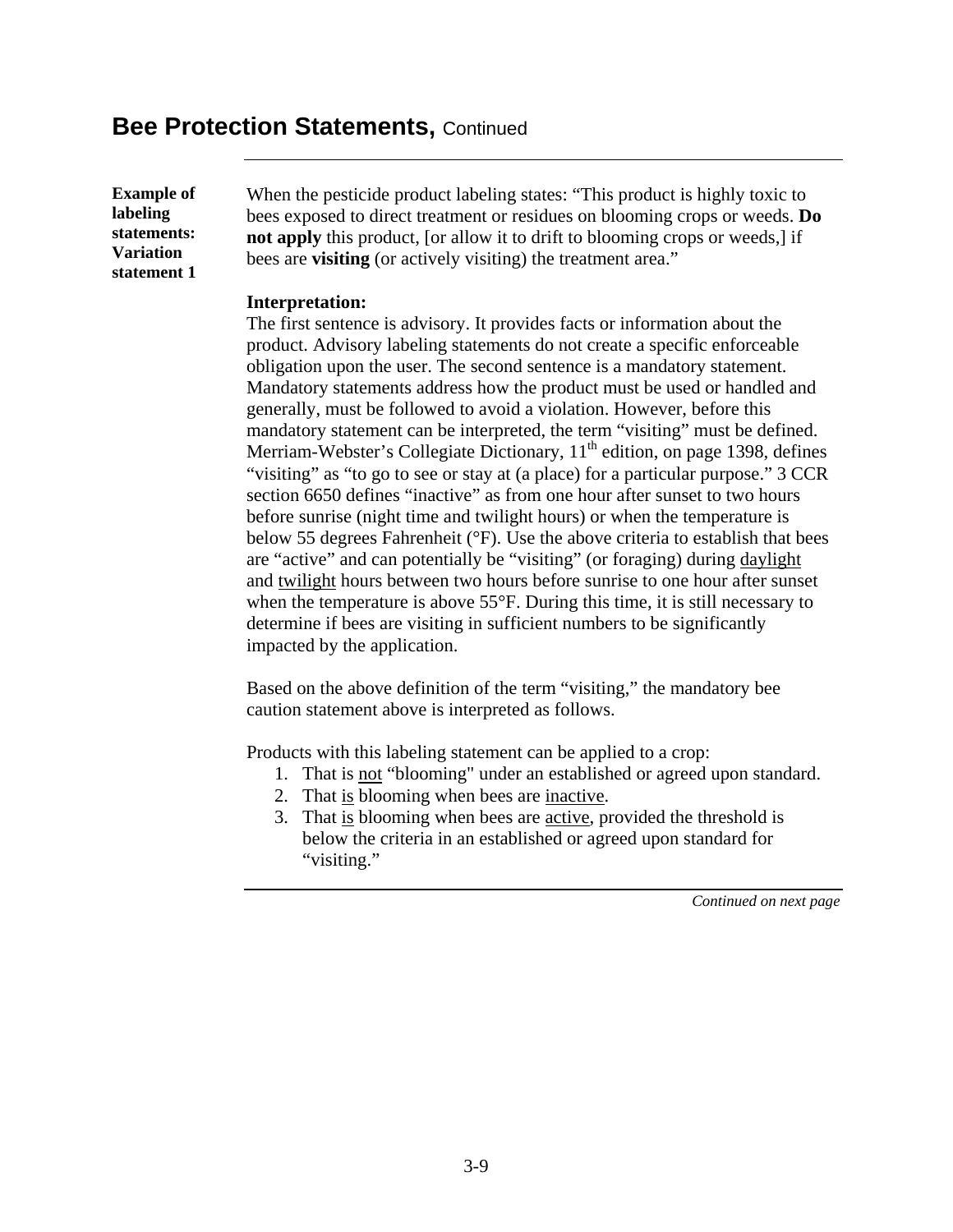**Example of labeling statements: Variation statement 2** 

"This product is toxic to bees exposed to treatment for 3 hours following treatment. **Do not apply** this pesticide to **blooming**, pollen-shedding or nectar-producing parts of plants if bees may **forage** on the plants during this time period. The 3-hour limitation does not apply if the applicator operates in a state with a formal, state-approved bee protection program, and the applicator follows all applicable requirements of the state-approved program designed to ensure that managed bees are not present in the treatment area during this time period."

#### **Interpretation:**

The first and third sentences are advisory. The first sentence provides information that the product is toxic to bees exposed to treatment for 3 hours following treatment. The third sentence informs the user that the 3-hour limitation does not apply if the applicator operates in a state with a formal, state-approved bee protection program (such as California), and the applicator follows all applicable requirements of the state-approved program designed to ensure that managed bees are not present in the treatment area during this time period. These advisory labeling statements do not create a specific enforceable obligation upon the user.

The second sentence is a mandatory statement. This mandatory statement addresses how the product must be used or handled to avoid a violation.

However, this statement prohibits application to blooming plants only if bees may forage during a specific 3-hour time period. Furthermore, this mandatory statement (limitation) does not apply in a state (such as California) with a bee protection program. In effect, the mandatory limitation is cancelled by the third advisory sentence. As written, no part of this statement is enforceable in California. Not withstanding the above statement, the applicator must use discretion when making the application to a crop during a bloom period when bees are considered active or (actively foraging). It is the responsibility of the applicator to be aware of the pesticide's labeling and regulations, and to evaluate the potential impacts of the application. Any application resulting in a bee loss could be a violation of *3 CCR section 6614*.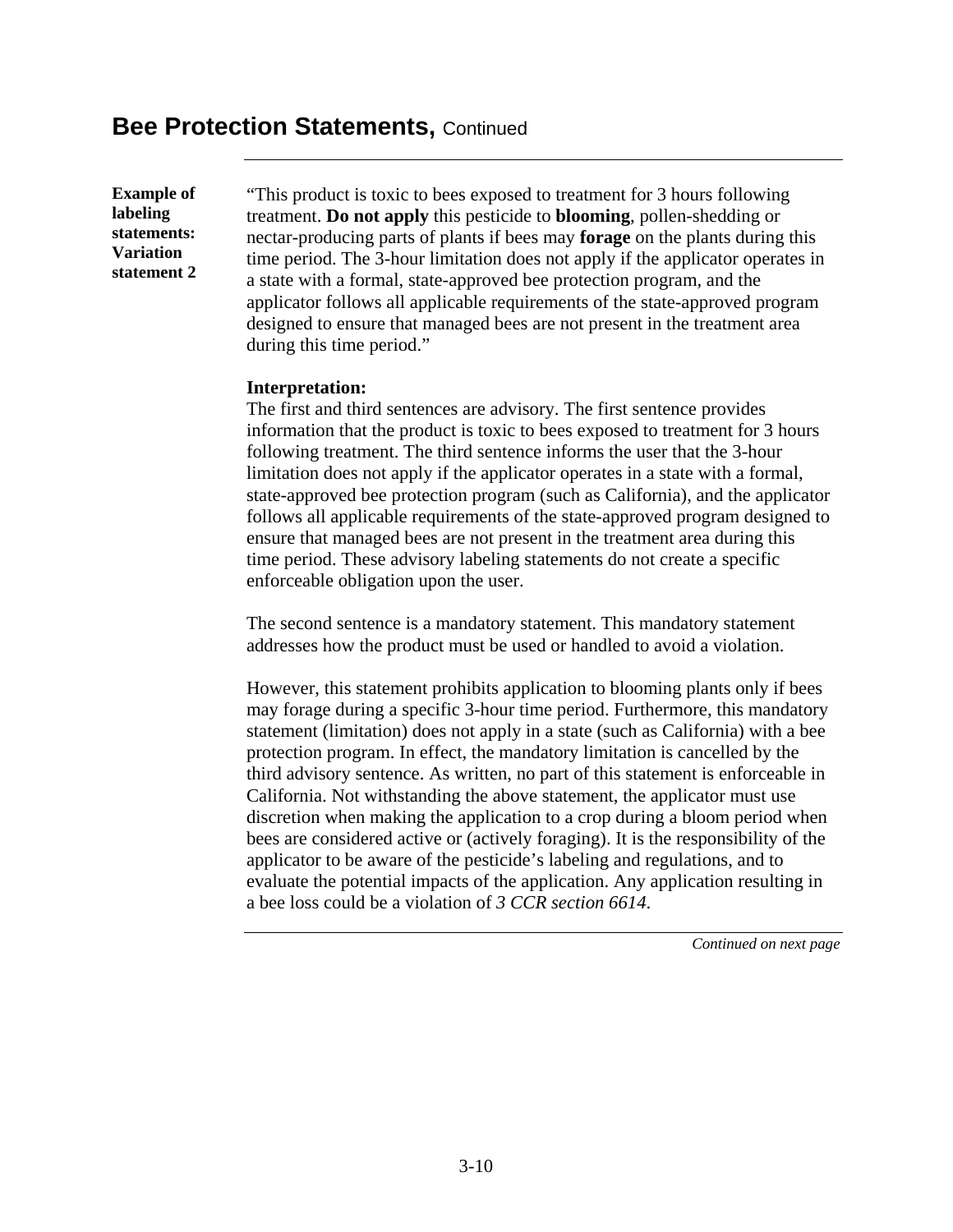**Example of labeling statements: Variation statement 3** 

"This product is toxic to bees exposed to treatment for 3 hours following treatment. **Do not apply** this pesticide to **blooming**, pollen-shedding or nectar-producing parts of plants if bees may **forage** on the plants during this time period."

#### **Interpretation:**

The first sentence is advisory. The first sentence provides information that the product is toxic to bees exposed to treatment for 3 hours following treatment. The second sentence is a mandatory statement. This mandatory statement addresses how the product must be used or handled or a violation. This statement prohibits use of this product during the blooming period if bees are likely to forage on plants within 3 hours. However, before this mandatory statement can be interpreted, the term "forage" must be defined. Merriam-Webster's Collegiate Dictionary,  $11<sup>th</sup>$  edition, on page 488, defines "forage" as "to wander in search of …collect …food."

Based on the above definition of the term "forage," this mandatory bee caution statement is interpreted as follows.

Pesticide products with this labeling statement can be applied to a crop:

- 1. That is not "blooming," under an established or agreed upon standard.
- 2. That is blooming when bees are inactive.
- 3. That is blooming when bees are active provided the threshold is below the criteria in an established or agreed upon standard for "foraging."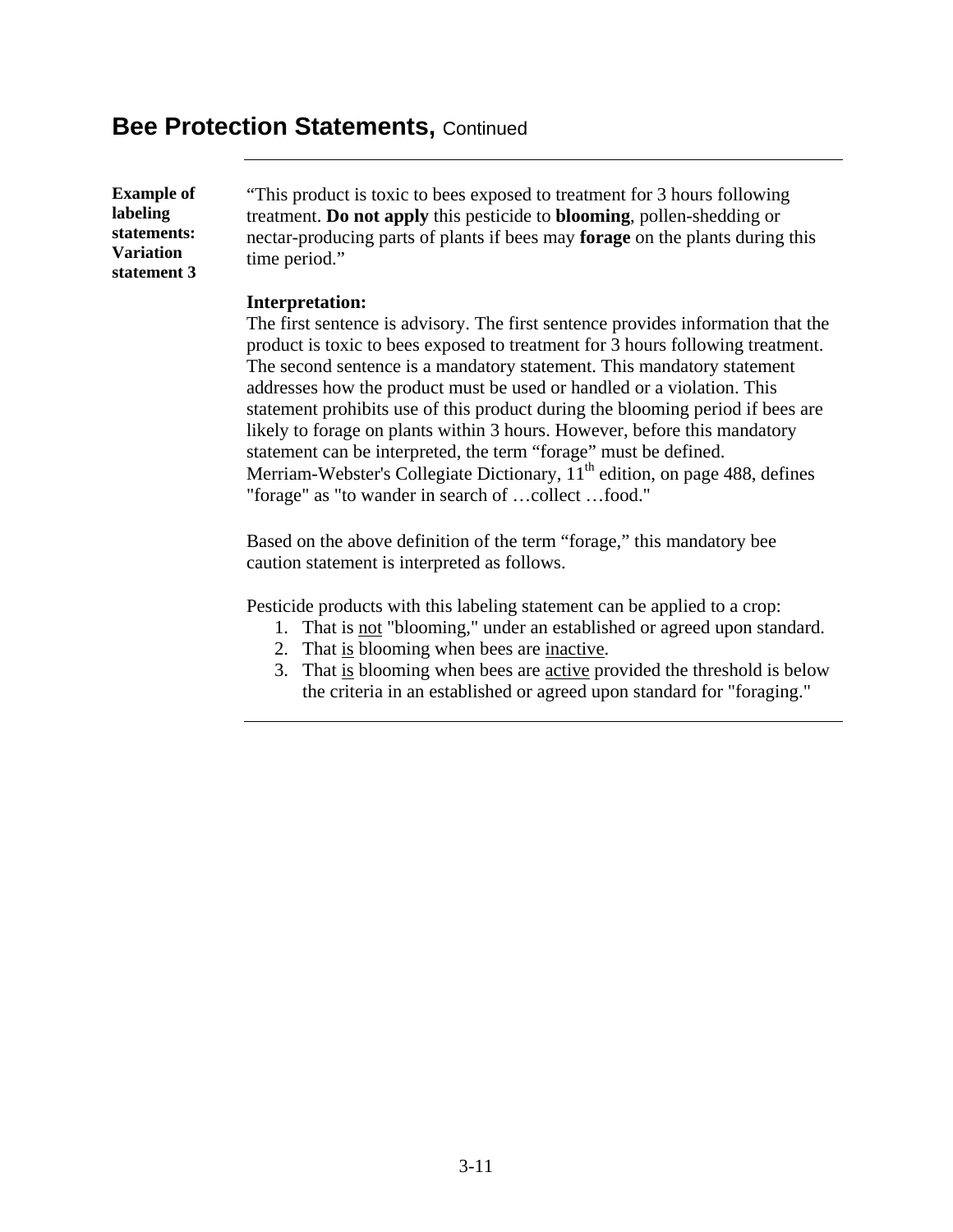## **Feeding Restrictions**

### **Interprets FAC section 12973; 3 CCR section 6000**

**Interpretation** Labeling that states, for example, "Do not use tops for food or feed" prohibits the grower from marketing the root crop (such as carrots) with the tops attached. Root crops and their tops are considered "food" regardless of whether people commonly eat the tops or not. When produce is offered for sale in the grocery store, we have to assume that someone may eat any portion of what they bring home.

> A labeling statement might read, for example, "do not use treated foliage for feed or forage," "treated fields are not to be grazed," and "crop residues and cuttings are not to be fed to livestock or baled for such use." These statements prohibit the use of crop residues (straw, trash, screenings, stalks and pumice) for livestock feed. Grazing restrictions apply only to domestic animals such as for meat or dairy use. They do not apply to wild game animals and no hunting restrictions are incurred.

> Many growers are unaware of these restrictions because they utilize the services of a commercial pest control business to apply the pesticide and do not have an opportunity to read the labeling restriction. Therefore, a pest control adviser's written recommendation must include any applicable label restrictions on use or disposition of crop or crop by-products and a copy must be provided to the grower *(FAC section 12003(f) and 3 CCR section 6556(c))*.

The agricultural pest control adviser has fulfilled his or her responsibility when he or she includes the restrictive label statements in the written recommendation and provides the grower with a copy. The grower is then responsible for assuring that the restrictive labeling statements are followed. If the grower does not observe the restrictive label statements in the pesticide labeling, he or she is in violation of *FAC section 12973.* 

Growers intending to feed crop residues or by-products to livestock should consult their pest control adviser or pesticide dealer to select pesticides that do not have restrictive labeling statements.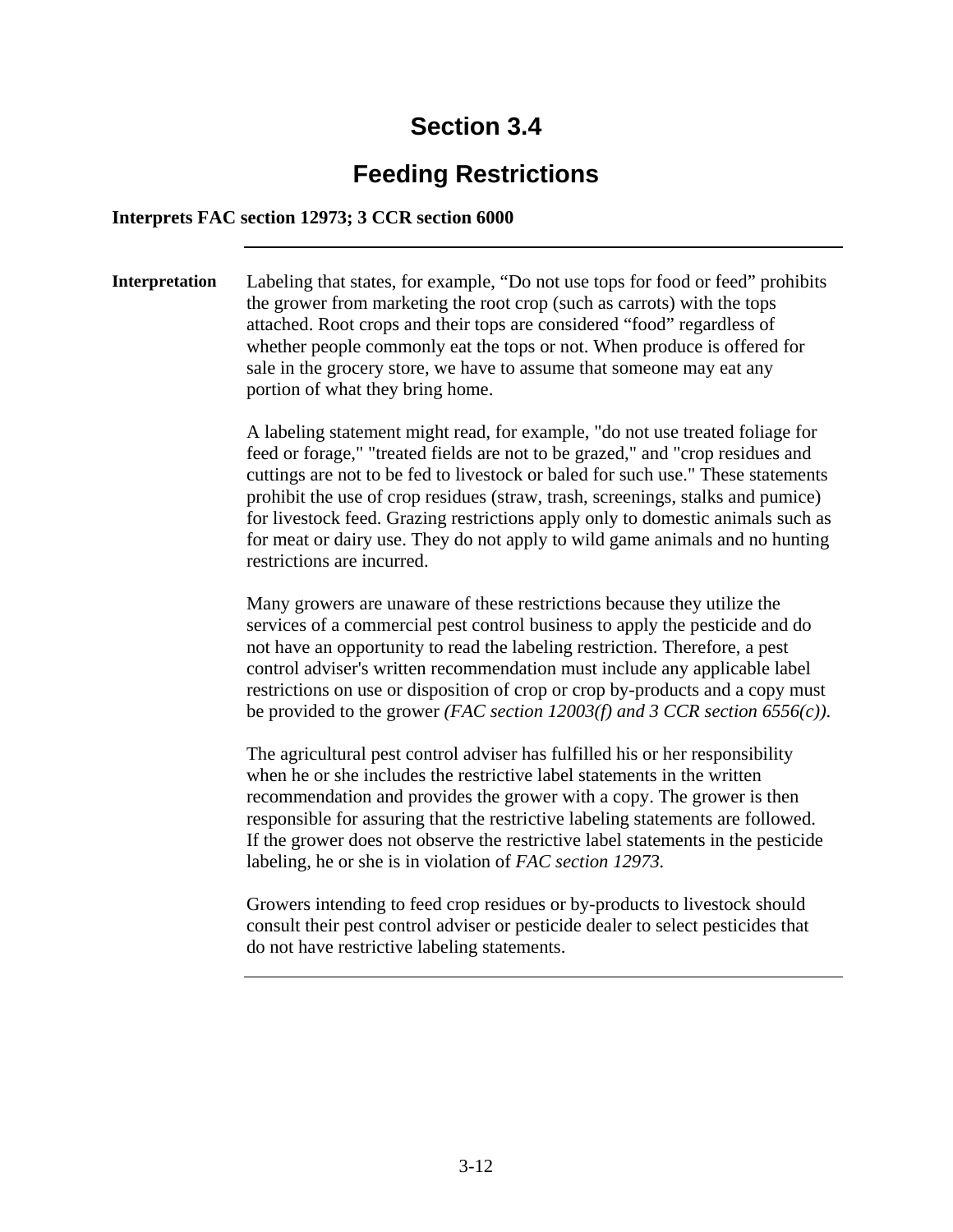# **Food Products**

### **Interprets FAC section 12973; 3 CCR section 6000**

**Interpretation** Pesticide labeling commonly includes directions to remove, bag or cover food products prior to treating the area. The term "food products" is interpreted as including other things that are put into the mouth such as, toothpaste, mouthwash, denture adhesives and medicines, even though they may not be swallowed.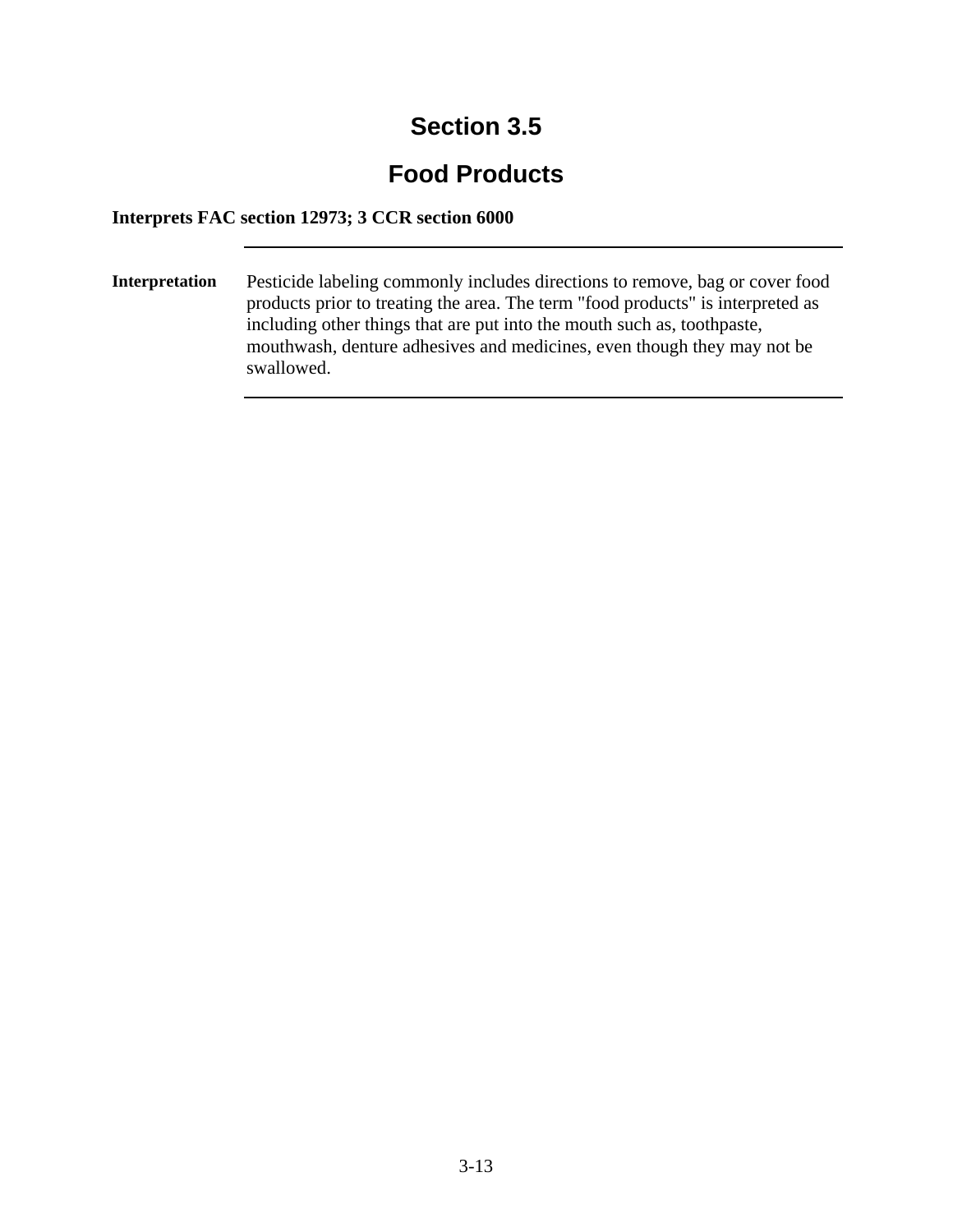## **Harvest Date**

### **Interprets FAC section 12973; 3 CCR section 6000**

**Interpretation** Harvest date means the day a crop is removed from its site of growth, such as picked from a tree, bush or vine, or cut as in the case of hay. "Removed from the site of growth" does not mean when the crop is removed from the field or when the crop is threshed or baled after field drying.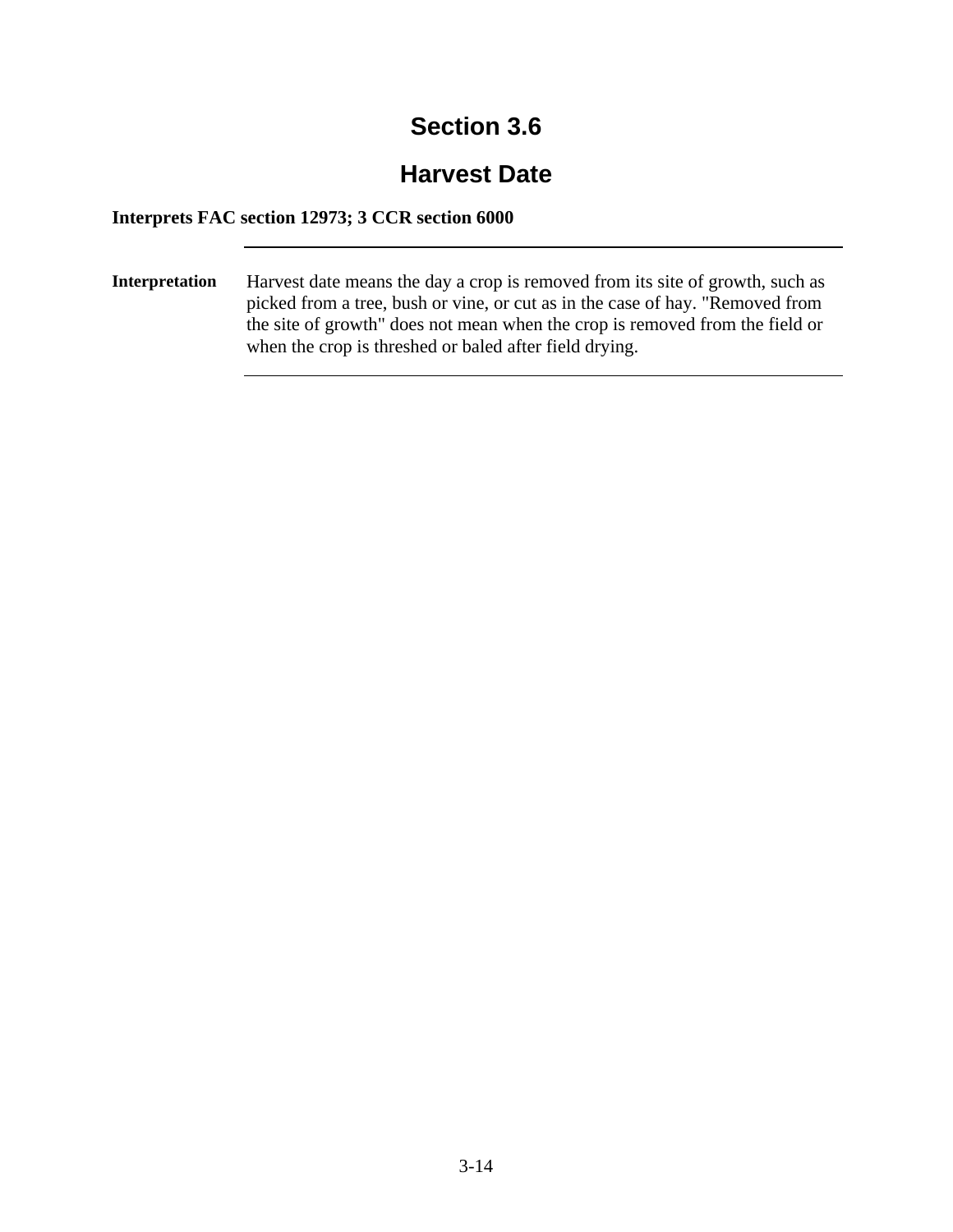### **Management of Greenhouse and Nursery Stock After Treatment**

### **Interprets FAC section 12973; 3 CCR sections 6618 and 6770**

| <b>Purpose</b>             | This interpretation addresses labeling statements regarding restricted entry<br>intervals (REI) and specific product labeling requirements for personal<br>protective equipment (PPE) concerning greenhouse and nursery stock<br>treatments. See also Section 4.8 for a discussion of greenhouse use relating to<br>site and labeling.                                                                       |
|----------------------------|--------------------------------------------------------------------------------------------------------------------------------------------------------------------------------------------------------------------------------------------------------------------------------------------------------------------------------------------------------------------------------------------------------------|
| <b>Issues</b>              | There are several related issues involved in this situation:<br>Can plants be sold and moved off property during the REI?<br>Does the reference to "other personnel" found on some labeling refer<br>$\bullet$<br>to harvesters and outdoor nursery workers?<br>What are the specific labeling requirements after the REI has expired<br>and to whom do they apply?<br>What notification requirements apply? |
| <b>REI</b><br>requirements | Worker protection standards found in 3 CCR section 6770 allow workers to<br>be in the treated area during the REI only to perform specified exempted<br>activities. There is no exemption to harvest or move the plants out of the<br>treatment area.                                                                                                                                                        |
| <b>Treatment</b> area      | U.S. EPA Interpretive $Policy1 5.16$ : Moving containers during REI,<br>specifically states that in cases where both the pots and the plants have been<br>treated, both are considered the "treated area" and are subject to REI<br>requirements.                                                                                                                                                            |
|                            | If the pesticide is applied to the potted plants without any spray contacting the<br>pots, the plants could then be moved, as the pots would not part of the<br>"treated area." We believe this would be a rare, unique circumstance.                                                                                                                                                                        |

<sup>&</sup>lt;sup>1</sup> U.S. EPA Agricultural Worker Protection Standard 40 CFR parts 156 & 170 Interpretive Policy Questions and Answers. See http://www.epa.gov/pesticides/safety/workers/amendmnt.htm.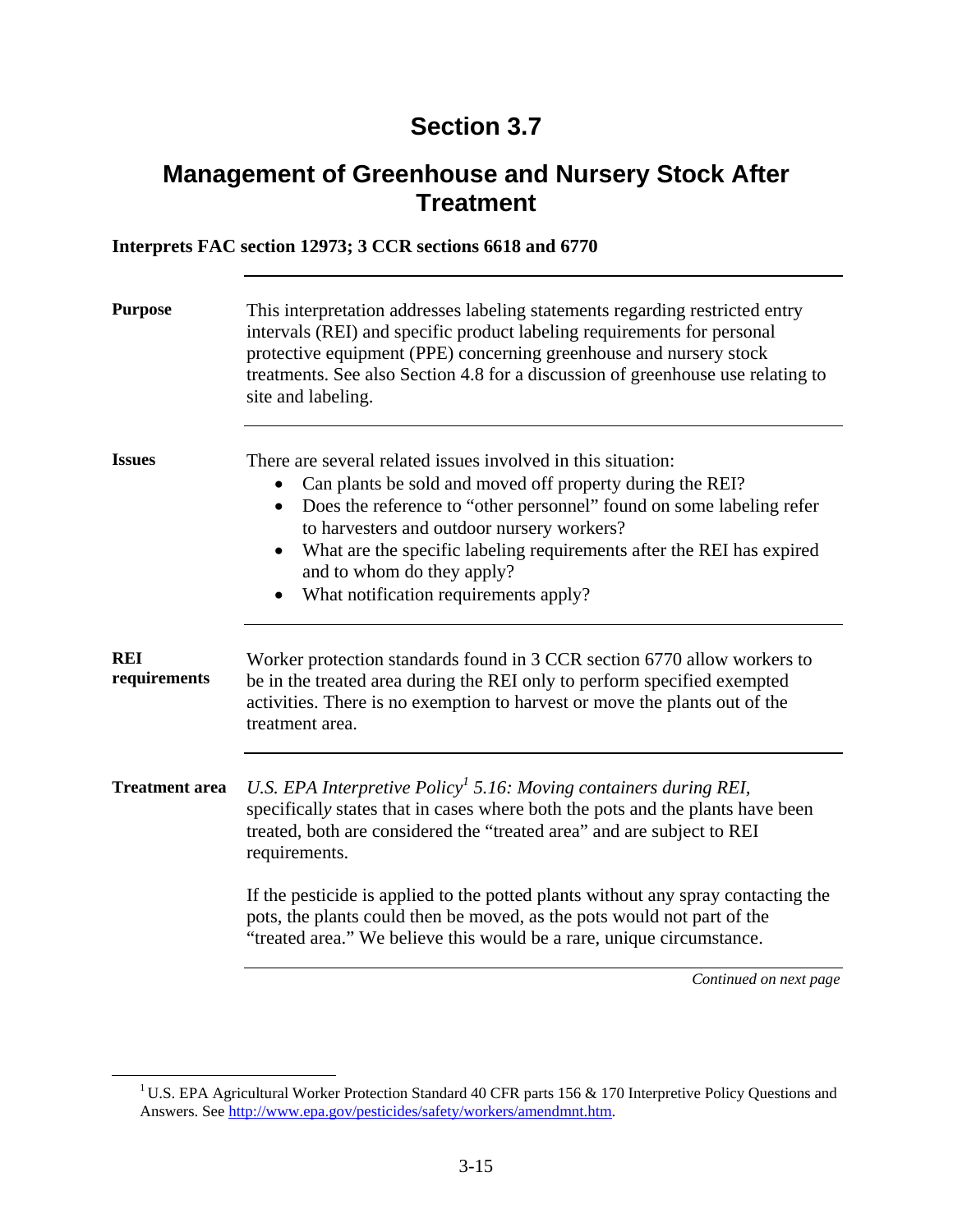# **Management of Greenhouse and Nursery Stock After**

**Treatment,** Continued

| <b>Movement</b> and<br>sale after the<br><b>REI</b> expires            | Treated plants may be sold and moved off-site only after the REI has expired.                                                                                                                                                                                                                                                                                                                                                                           |
|------------------------------------------------------------------------|---------------------------------------------------------------------------------------------------------------------------------------------------------------------------------------------------------------------------------------------------------------------------------------------------------------------------------------------------------------------------------------------------------------------------------------------------------|
| <b>Specific</b><br>requirements<br>for PPE after<br><b>REI</b> expires | Occasionally, pesticide product labeling registered for greenhouse and<br>nursery use may require PPE after the REI expires. When labeling requires<br>PPE after the REI expires, all production greenhouse and nursery employees<br>moving treated stock must abide by the labeling requiring specific<br>requirements for use of PPE.                                                                                                                 |
|                                                                        | Specific labeling requirements for use of PPE after the REI expires do not<br>apply to destination workers (home and garden retail employees) handling<br>previously treated plants. However, in the event of prolonged contact with<br>treated foliage, it is recommended that retail employees wear PPE.                                                                                                                                              |
|                                                                        | If the pesticide is applied at a retail center, the California-specific labeling<br>requirements do apply to the workers at the retail establishment.                                                                                                                                                                                                                                                                                                   |
| <b>Notification</b><br>requirements                                    | Production greenhouse/nursery:<br>Posting and notification are required under 3 CCR sections 6761 and<br>6776.                                                                                                                                                                                                                                                                                                                                          |
|                                                                        | Retail centers:<br>Notification requirements under the worker protection standards only<br>$\bullet$<br>apply to the originating production/greenhouse nursery. Notification<br>to destination workers at retail centers is not required. However,<br>notification to and use of PPE by workers unloading and moving<br>treated stock at a retail nursery or garden center is recommended in<br>the event of prolonged contact with the treated plants. |
|                                                                        | Customers:<br>There is no requirement to notify persons purchasing the potted plants<br>of the continuing PPE requirement, as it does not apply to customers.                                                                                                                                                                                                                                                                                           |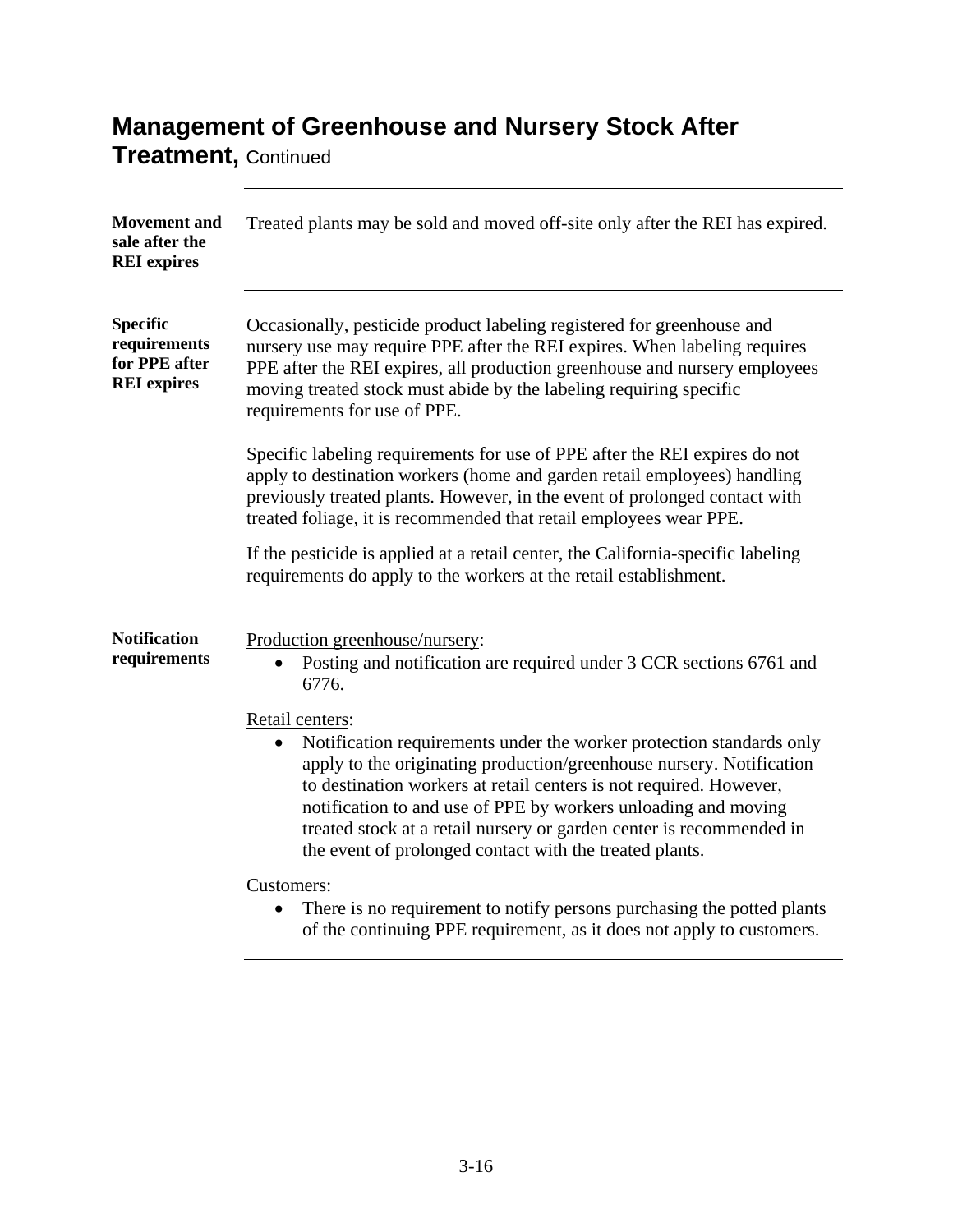# **Physically Present (Certified Applicator)**

### **Interprets FAC section 12973; 3 CCR section 6000**

**Interpretation** The "physically present" language on pesticide labeling requires a certified applicator to provide both "direct supervision" and to be "physically present" when non-certified persons are involved in applying, mixing, and loading these pesticides and when repairing and cleaning the application equipment. The certified applicator must be located on the premises or contiguous parcel and be in a position to: • Ensure that non-certified persons are following the labeling directions, • Provide guidance if the labeling is unclear, and • Affect changes in procedures if they are not being adhered to or unusual situations occur. Where California statutes, regulations, or labeling require physical presence

and there is **one non-certified handler** at the handling site, the certified applicator must maintain direct supervision and the physically present "in-line of sight" visual standard. Voice contact alone to one non-certified handler does not meet this standard.

In those situations when pesticide handling activities are occurring and there are **two or more non-certified handlers** at separate sites on the same pesticide handling location, the "physically present" statement means the certified applicator must be physically on the premises and must maintain the ability for either visual or two-way voice contact between himself or herself and the non-certified handlers. The ability for immediate communication using their own human voices (not text messaging, computer-generated voice paging, voicemail, etc.), such as by two-way radio or cellular telephone, is required.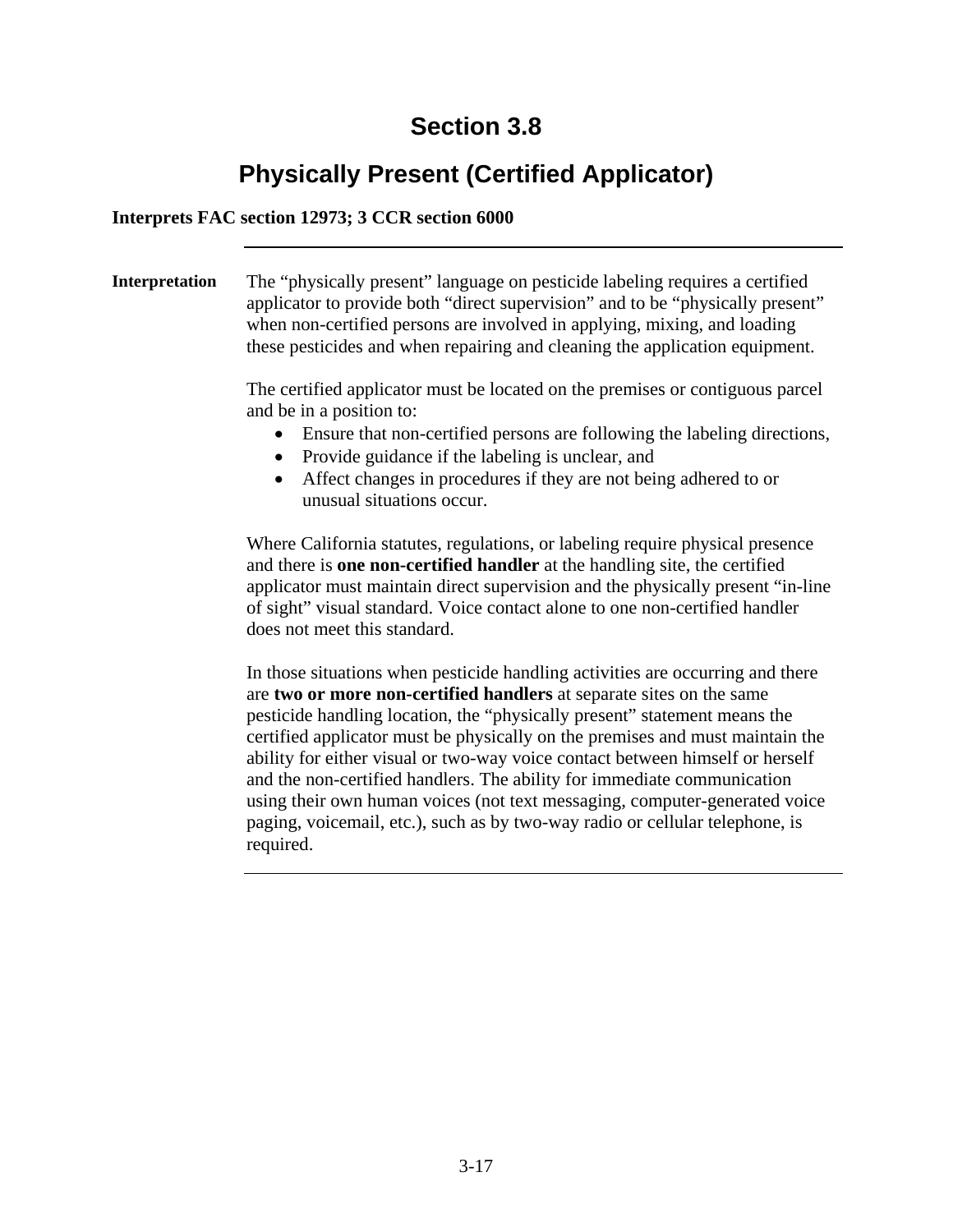### **Plant Back Restrictions**

#### **Interprets FAC section 12973; 3 CCR section 6000**

**Interpretation** The basis for plant back restrictions is either or both phytotoxicity problems and/or residues in crops for which no tolerance exists. Pesticide labeling plant back restrictions can be classified as either directional (mandatory) or informational (advisory). A mandatory plant back statement is one that addresses how a pesticide must be used. If a grower ignores a mandatory plant back statement, that application is in conflict with labeling and in violation of *FAC section 12973.* An advisory plant back statement is one that provides facts or information about the possible impact. A grower may be responsible for damage or loss that results from a decision to ignore an advisory plant back statement, but is not in violation of *FAC section 12973*. See Chapter 2, *Labeling Statements, Mandatory vs. Advisory*, for a more general discussion of this issue.

> Plant back statements are an important consideration in areas where crops are rotated and the same parcel of land may be leased and treated by a succession of growers. If a grower does not observe a mandatory plant back statement and the result is adverse effects to other people, the CAC should consider enforcement action. Adverse effects would include illegal residues on commodities produced and sold by that grower, and illegal residues in or damage to crops produced by subsequent growers who were unaware of the earlier applications.

> Enforcement of plant back statements presents unique challenges. DPR recommends appropriate enforcement with respect to any illegal residues on commodities reaching the marketplace to protect the food supply. While "use," as defined in 3 CCR section 6000, specifically mentions plant back restrictions  $[(c)(2)]$ , tying the application to the subsequent planting that created the "conflict" requires careful presentation when two different people are involved. 3 CCR section 6600 could also be used if the evidence supports it.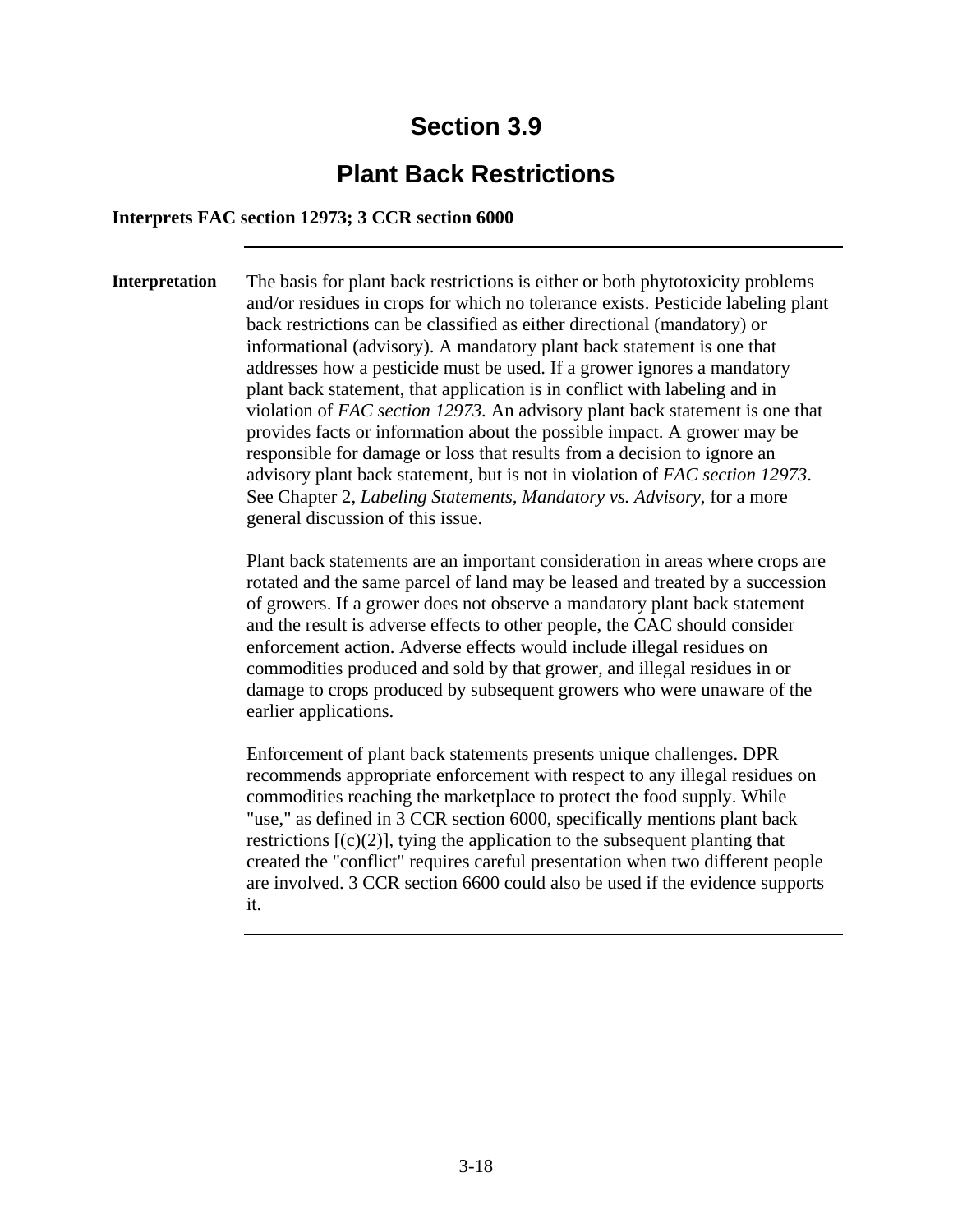## **Site Control Statements**

**Interprets FAC section 12973; 3 CCR section 6000** 

**Interpretation** A labeling statement such as, "Keep children and domestic animals out of treated areas until this material has been washed into the soil" does not prohibit the use of the product along roadways and similar areas even though access by the public is not controlled. This statement is intended to apply to products for use on home lawns, parks, and in similar areas where children or pets are likely to play. Its purpose is to avoid repeated or prolonged exposure under those circumstances.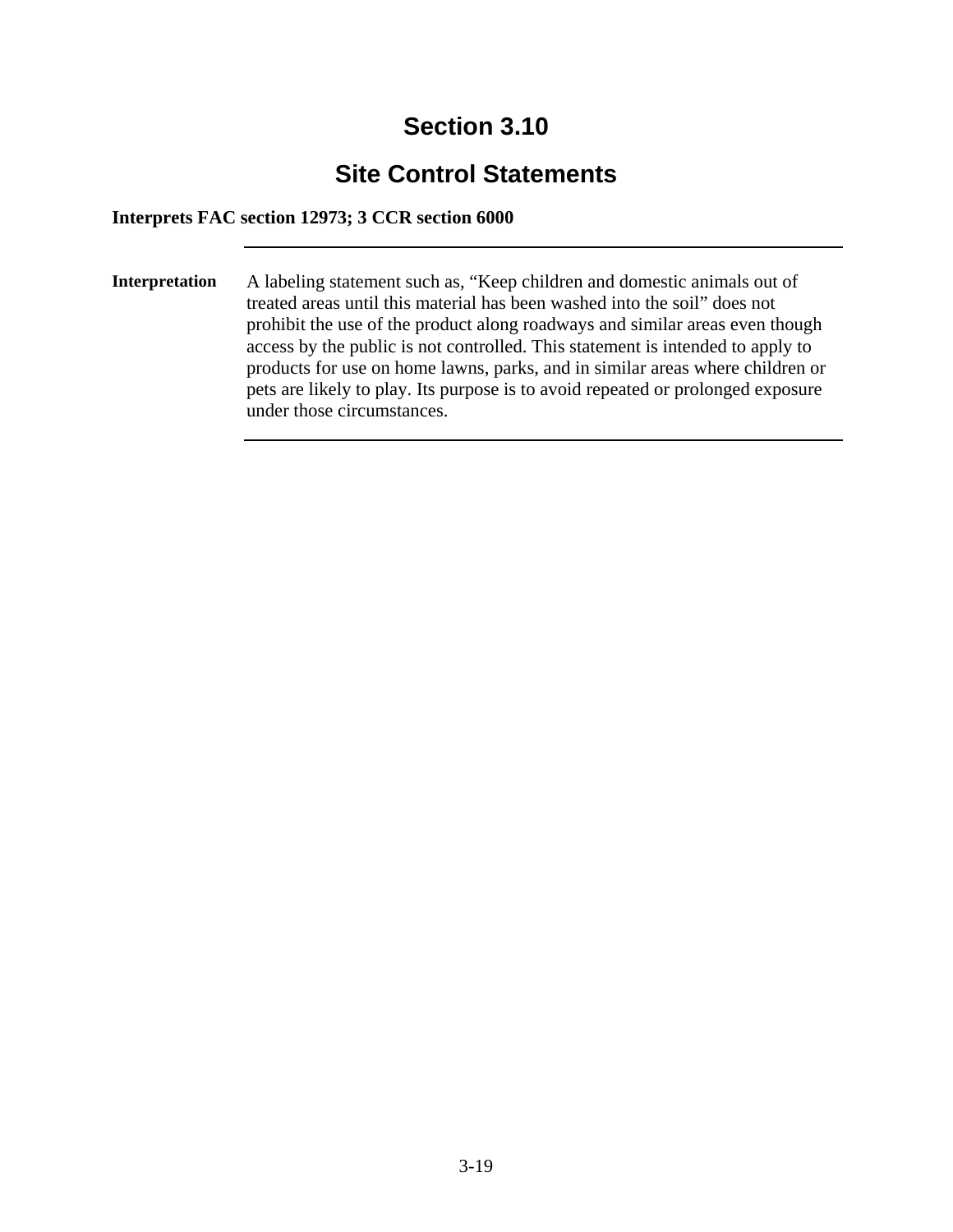# **Professional Applicator Statements**

### **Interprets FAC section 12973; 3 CCR section 6000**

**Interpretation** Statements such as "For use only by professional applicators" or "For use by licensed applicators only" currently have no legal definition, and do not require the user to be a certified applicator nor do they limit the use of the product to licensed agricultural or structural pest control businesses. However, this is an indication that these products are not intended to be consumer products for homeowner use.

> U.S. EPA's Label Review Manual, Chapter 11 - *Directions For Use*, Roman numeral VI. - *Guidance for Wording Application Information*, states: "The phrases, "For use only by [certain type of user]"; "For Commercial Use Only" or "For Professional Use Only" should not appear on a product label. Such statements are often used by registrants for marketing purposes. However, neither FIFRA nor the applicable regulations provide for labeling statements such as for "professional use", "industrial use" or other such terms. The registration process does not involve a determination that a product should be used, for example, only by "service persons." Such statements are vague and can mislead customers into believing that a product with such statement is somehow more efficacious than another product. Such statements are also not likely to be enforceable under FIFRA."